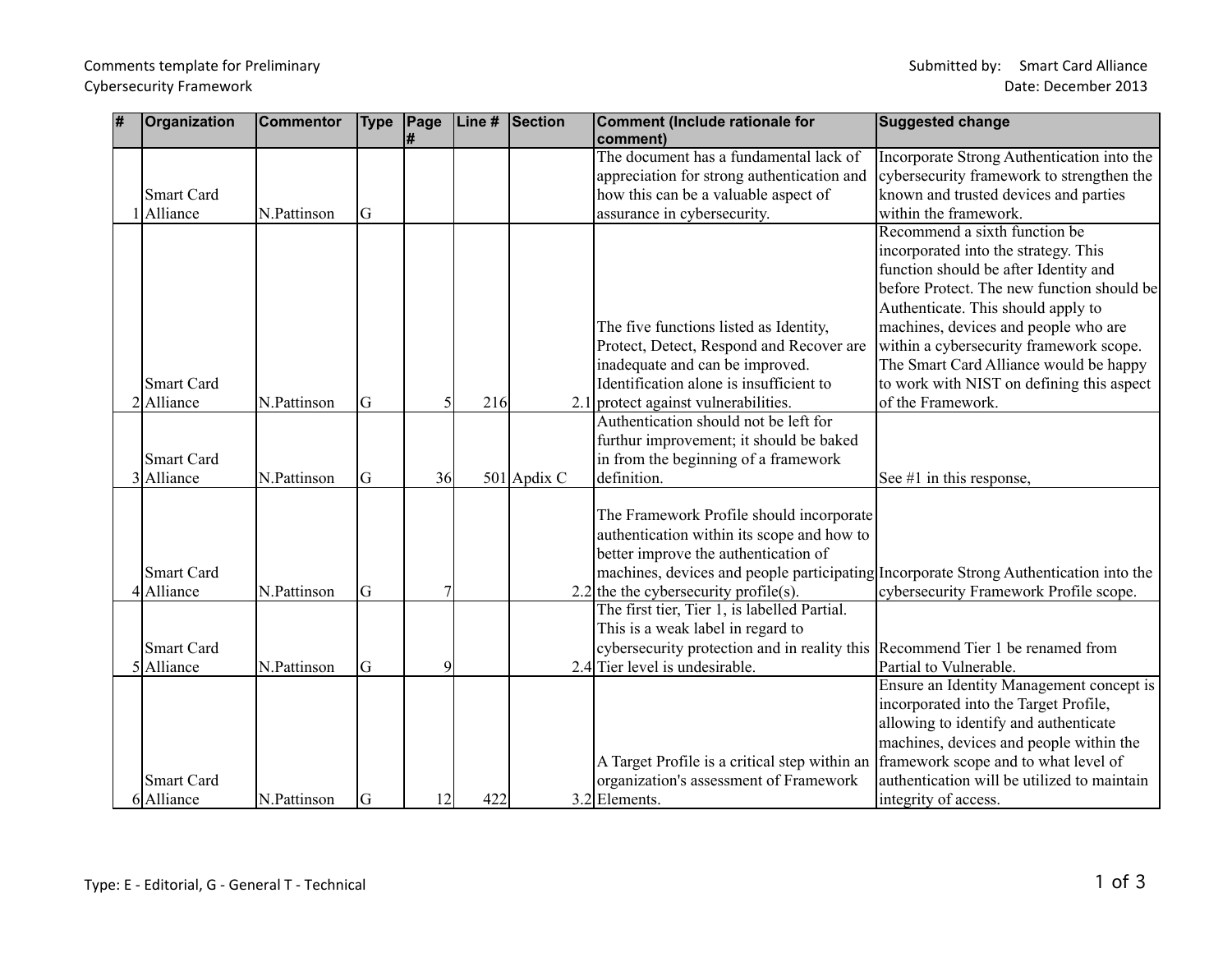|                |                   |             |    |    |             |                                                                               | Authentication can incorporate levels of                                     |
|----------------|-------------------|-------------|----|----|-------------|-------------------------------------------------------------------------------|------------------------------------------------------------------------------|
|                |                   |             |    |    |             | In light of previous comments regarding                                       | Assurance (OMB 04-04), Identity                                              |
|                |                   |             |    |    |             | identity management and ability to                                            | assurance (FIPS201) and Identity                                             |
|                |                   |             |    |    |             | authenticate, include in the Framework                                        | authentication (FIPS201). Related                                            |
|                |                   |             |    |    |             | Core a section on Authentication.                                             | documents should include NIST SP 800-                                        |
|                |                   |             |    |    |             | Reference to the U.S. Federal                                                 | 73, SP 800-76, SP 800-79, SP 800-116.                                        |
|                |                   |             |    |    |             | government's implementation of                                                | Also OMB 11-11. Add other standards                                          |
|                |                   |             |    |    |             | identification and authentication policies                                    | that are relevant to authentication as well                                  |
|                |                   |             |    |    |             | is recommended as wide adoption of these $ (e.g., OATH OTP standard, assume)$ |                                                                              |
|                |                   |             |    |    |             | national standards by organizations is a                                      | levels in Common Criteria). The Smart                                        |
|                |                   |             |    |    |             | beneficial direction for cybersecurity                                        | Card Alliance would be happy to work                                         |
|                | <b>Smart Card</b> |             |    |    |             | assurance. Reference to other commercial                                      | with NIST on identifying the appropriate                                     |
|                | 7 Alliance        | N.Pattinson | G  | 13 | Apdix A     | authentication standards is also important.                                   | standards.                                                                   |
|                |                   |             |    |    |             |                                                                               | Incorporate references to                                                    |
|                |                   |             |    |    |             |                                                                               | http://www.opengroup.org/getinvolved/for                                     |
|                |                   |             |    |    |             | <b>Supply Chains Risk Management</b>                                          | ums/trusted within the scope of risk                                         |
|                | <b>Smart Card</b> |             |    |    |             | practices and certification are being                                         | mitigation of supply chain in the                                            |
|                | 8 Alliance        | N.Pattinson | lG | 36 | 508 Apdix C | developed within The Open Group.                                              | Cybersecurity Framework.                                                     |
|                |                   |             |    |    |             |                                                                               |                                                                              |
|                |                   |             |    |    |             |                                                                               |                                                                              |
|                |                   |             |    |    |             |                                                                               |                                                                              |
|                |                   |             |    |    |             |                                                                               |                                                                              |
|                |                   |             |    |    |             |                                                                               |                                                                              |
|                |                   |             |    |    |             | The discussion in section C.1 appears to                                      |                                                                              |
|                |                   |             |    |    |             | abdicate authentication from the                                              |                                                                              |
|                |                   |             |    |    |             | Cybersecurity Framework and drop it into                                      |                                                                              |
|                |                   |             |    |    |             | NSTIC and IDESG activities. Neither of                                        |                                                                              |
|                |                   |             |    |    |             | these organizations is focused on                                             |                                                                              |
|                |                   |             |    |    |             | comprehensive authentication to the extent                                    |                                                                              |
|                |                   |             |    |    |             | that will benefit a Cybersecurity                                             |                                                                              |
|                |                   |             |    |    |             | Framework. IDESG aims to provide an                                           |                                                                              |
|                |                   |             |    |    |             | ecosystem where many approaches to                                            |                                                                              |
|                |                   |             |    |    |             | identification and authentication can                                         |                                                                              |
|                |                   |             |    |    |             | potentially interoperate. It is important to                                  |                                                                              |
|                |                   |             |    |    |             | ensure any outcomes from NSTIC or                                             | Improve the language to lay out the need                                     |
|                |                   |             |    |    |             | IDESG do not deflect from the                                                 | for authentication in a cybersecurity                                        |
|                | <b>Smart Card</b> |             |    |    |             |                                                                               | fundamental need for authentication with a framework regardless of NSTIC and |
| Alliance<br>91 |                   |             |    |    |             |                                                                               |                                                                              |